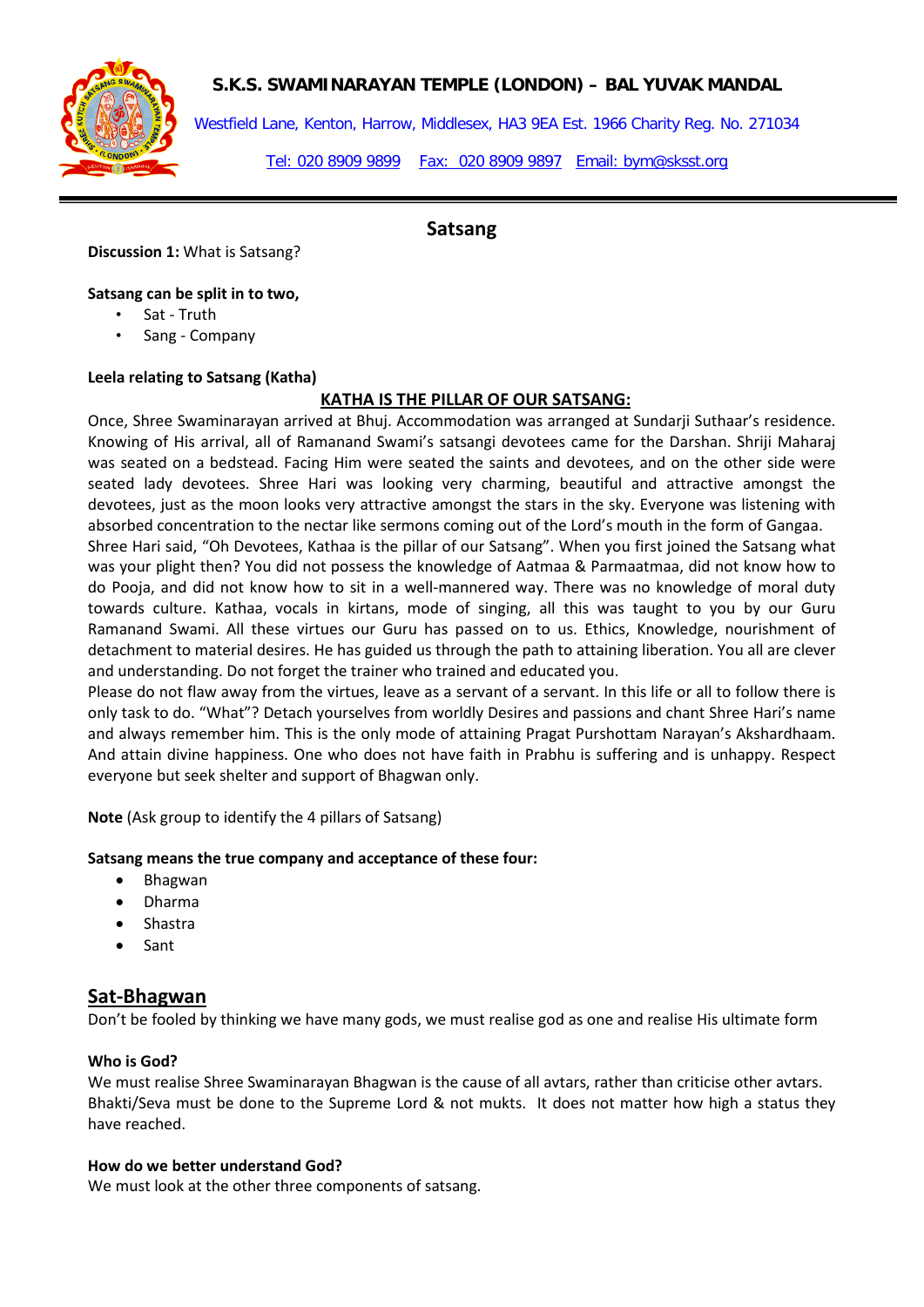



Westfield Lane, Kenton, Harrow, Middlesex, HA3 9EA Est. 1966 Charity Reg. No. 271034

Tel: 020 8909 9899 Fax: 020 8909 9897 Email: bym@sksst.org

# **Sat-Dharma**

#### **What is Sat-Dharma?**

Sat-Dharma is the righteous way of living as per described by the Shikshapatri.

Consider the Dharma according to time – e.g. Dharma in the different yugs would be different. Maharaj has said in the Shikshapatri that we should follow our prescribed Dharma according to Desh-Kaal. Following the dharmas that relate to you e.g. grastha, Tyagi, Acharya, sant, females, male etc

# **Sat-Shastra**

We need to read the true teachings from Shastras

#### **What is Sat-Shastra?**

They are shastras based upon the veds and purans e.g. Bhagwat, Vachnamrut etc Additionally maharaj has said to only read shastras that show His Saakar form and not show Him as niraakar. Do not listen to those shastras that demise other avtaars.

#### **What if we can't on our own understand the shastras?**

We go to a true saint to explain this to us. Sometimes when we read scriptures, we might not the true essence of the scripture if we do not consult a saint. It is also very important that we do not misinterpret the meaning.

# **Sat-Sant**

We must find a true saint to explain the deeper meaning of the Shastras. Without a saint, to realise God is merely impossible.

#### **Who is a Sant?**

A living talking shastra to show you the right path. Someone who gives you spiritual knowledge/guidance. It can be a devotee. It doesn't only refer to saints (General meaning of sant) Sant is a tyagi who follows the 5 tyaag ashram vows:

- Nirswathi
- Nishkami
- Nirlobhi
- Nirmani
- Nirsnehi

It is someone who has truly realised God.

#### **What can a true sant do?**

E.g. Gopalanand Swami could hold the resolutions of the earth and stop an eclipse.

Bhramanand Swami was so attached to Lord that he could not bear a moment without Him. Maharaj too was attached to Bhramanand Swami. He knew that Bhramanand Swami's love will not let him leave his human body. For this reason, Maharaj instructed Bhramanand Swami to go to Vadtal before he departed his human form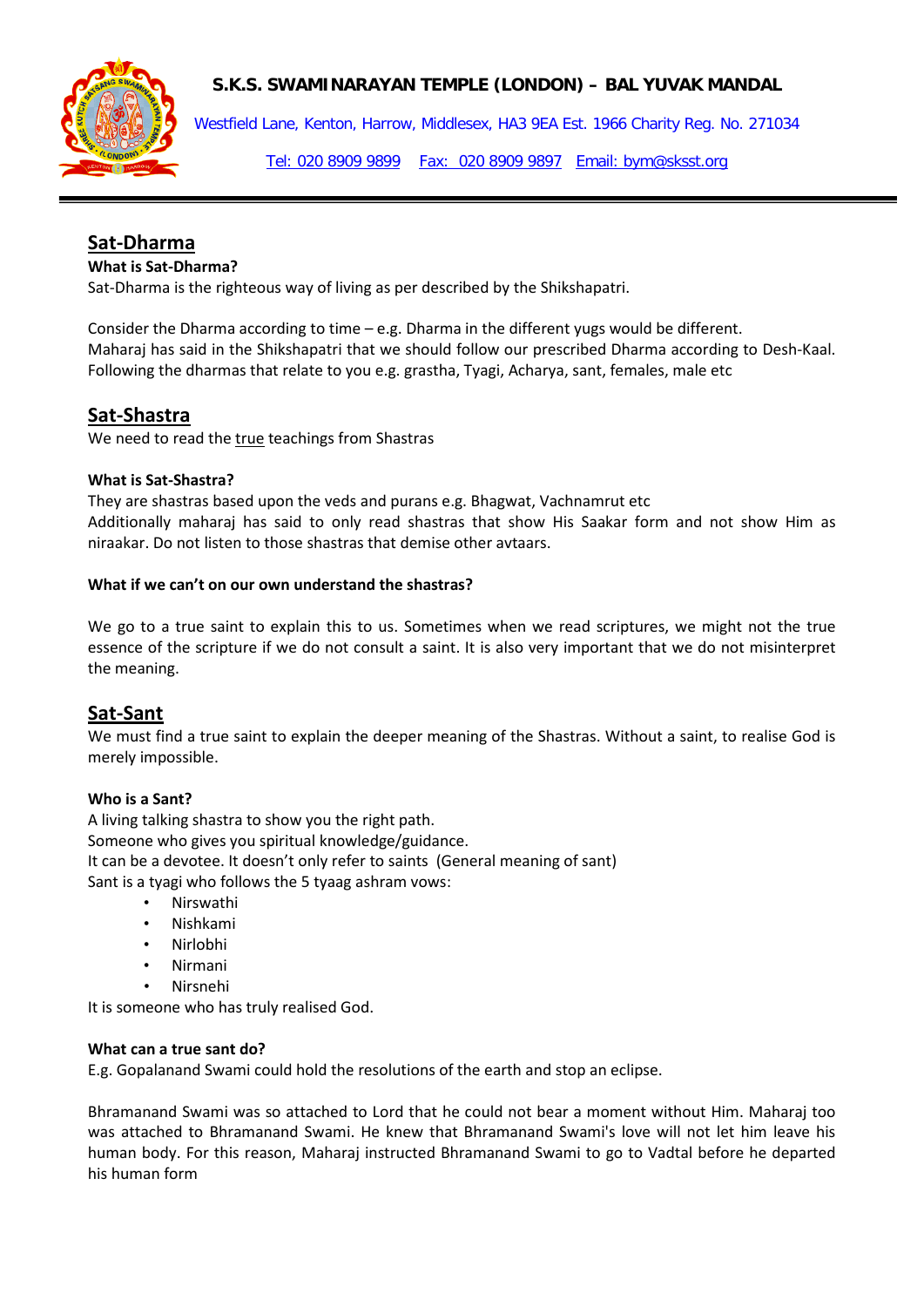# **S.K.S. SWAMINARAYAN TEMPLE (LONDON) – BAL YUVAK MANDAL**



Westfield Lane, Kenton, Harrow, Middlesex, HA3 9EA Est. 1966 Charity Reg. No. 271034

Tel: 020 8909 9899 Fax: 020 8909 9897 Email: bym@sksst.org

# **Satsang in General vs Satsang at an Individual level**

These are two different things. Maharaj in the vachnamrut has said that we should assess ourselves on a regular basis. We should ask our self that ever since I started satsang, how has my life changed? What had improved? How am I progressing? Am I going through bad times or good times?

For Example: satsang in general is drastically increasing by Santos travelling all over, many Mandirs being built everywhere, and haribhaktos everywhere. HOWEVER, if we look at one individual it may be different for all or say it may be decreasing!

#### **Some of the reasons (to mention a few) as to why satsang at individual level decreases could be;**

- 1. Sang (bad association that leads to peer pressure)
- 2. Avgun (talking ill about Bhagwan's devotees)

### **Satsang helps to recharge our 'spiritual batteries'**

According to the science of Spirituality, the entire universe is made up of [3 basic subtle components –](http://www.spiritualresearchfoundation.org/articles/id/spiritualresearch/spiritualscience/sattva_raja_tama) [Sattva, Raja](http://www.spiritualresearchfoundation.org/articles/id/spiritualresearch/spiritualscience/sattva_raja_tama) and Tama. Sattva is the component that represents spiritual purity and knowledge; Raja represents action and passion, while Tama represents ignorance and inertia. The subtle vibrations emanating from anything and everything are dependent on the predominant subtle basic component they are comprised of.

In today's world there is a higher focus on materialism and less focus on Spirituality. When there is less focus of society on Spirituality, spiritual impurity begins to build up in the environment. This is known as spiritual pollution and it means that there is an increase in the Raja and [Tama](http://www.spiritualresearchfoundation.org/articles/id/spiritualresearch/spiritualscience/sattva_raja_tama) subtle components in society and the environment. This spiritual pollution depletes our spiritual energy and by the end of the week our 'spiritual batteries' feel like they are discharged. Due to this we feel drained and it becomes difficult to even think about spiritual practice. This may lead to a loss of enthusiasm to persevere with our spiritual practice.

When we attend satsang, we are exposed to higher levels of spiritual positivity. The environment is charged with Divine Consciousness and predominant subtle component is [Sattva.](http://www.spiritualresearchfoundation.org/articles/id/spiritualresearch/spiritualscience/sattva_raja_tama) This spiritual positivity can rise even further when the [spiritual level](http://www.spiritualresearchfoundation.org/articles/id/spiritual-level) of the seekers attending the satsang is higher and if the seekers have [spiritual emotion](http://www.spiritualresearchfoundation.org/articles/id/aboutspiritualresearch/SpiritualPractice/spiritualemotion) along with an attitude of learning. At times, positive energies and [Deities](http://www.spiritualresearchfoundation.org/spiritualresearch/spiritualscience/deities) may also grace seekers with their presence in the subtle in the satsang.

After a challenging week, a seeker may be physically, mentally and spiritually depleted. However due to the Divine Consciousness and sāttvikta(spiritual purity) present in a satsang, the seeker attending it is charged with spiritual positivity and gets enthusiasm to continue and persevere with his or her spiritual practice.

All those gathered around a campfire receive the warmth of the fire. Likewise, all those attending a satsang are spiritually nourished by others' spiritual experiences. Just as air is essential to keep a fire burning, satsang is essential to encourage us to continue our spiritual practice.

#### **Through satsang we get motivation to persevere on our spiritual journey**

As we persevere with our spiritual practice, we start getting spiritual experiences. Seekers share their [spiritual experiences](http://www.spiritualresearchfoundation.org/articles/id/miscellaneous/spiritualexperiences) during the *satsang*. Besides sharing our spiritual experiences, we also get to understand the spiritual significance underlying them. Spiritual experiences are gifts from God that gives a seeker the motivation to persevere on this path. Contemplating on one's own spiritual experiences or listening to others' experiences [increases our faith in spiritual practice.](http://www.spiritualresearchfoundation.org/articles/id/aboutspiritualresearch/SpiritualPractice/prayer/howprayerworks)